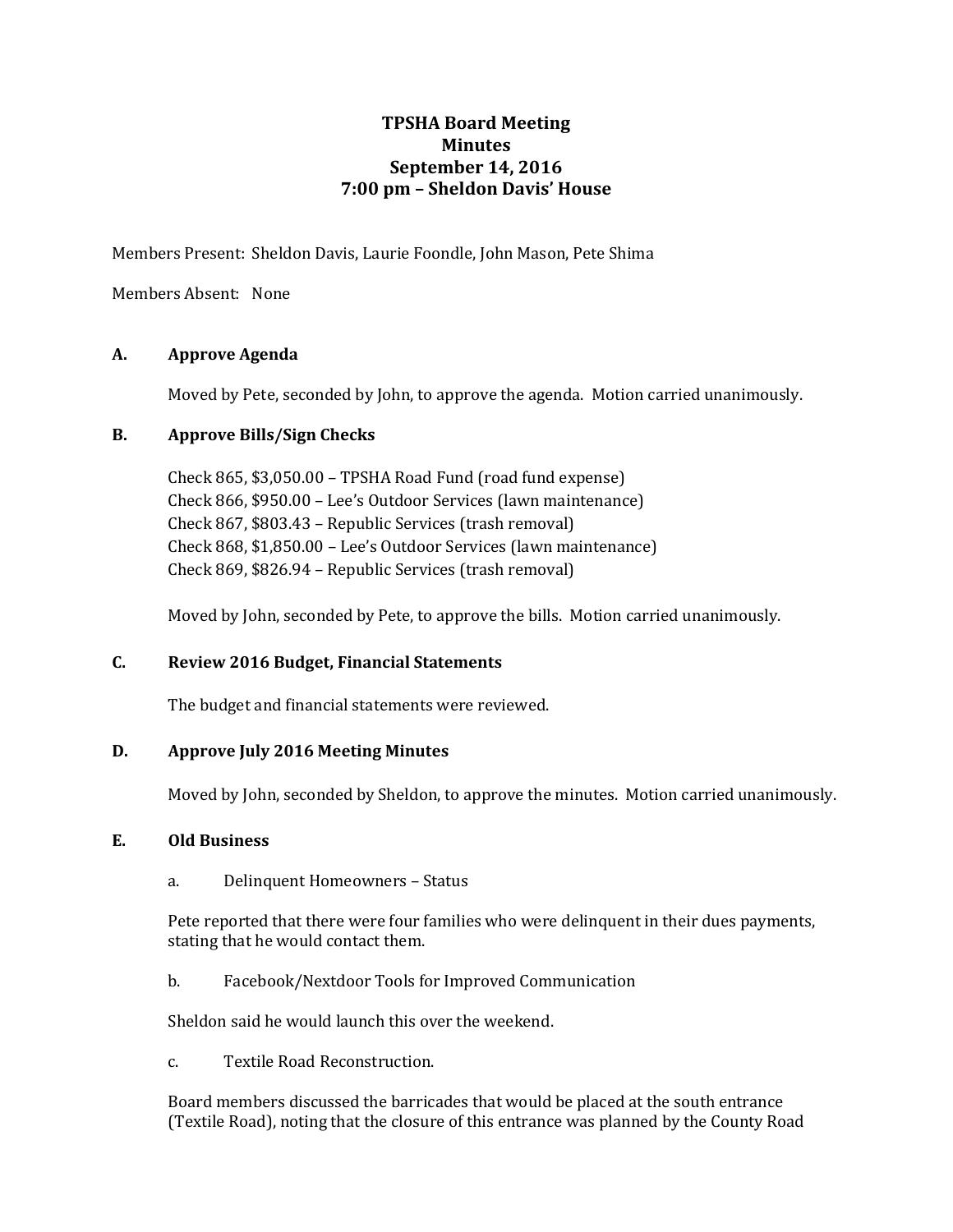Commission as part of the reconstruction project. The Board agreed that closure of the entrance was needed due to concerns expressed by residents about the large amount of cutthrough traffic that was occurring, and the resultant safety issues, since the Ann Arbor-Saline Road/Textile intersection had been closed.

Pete stated that he would order a sign to install at the north entrance (Brassow Road) to alert drivers that there would be no access at Textile Road.

### **F. New Business**

### a. TPSHA Correspondence – Homeowner-related Issues

With regard to the recent resignation of Board member Nathan Senter, Sheldon said he would send an email to residents to see if someone would be willing to fill Nathan's term (expiring at the end of December 2017).

Sheldon noted that an email was sent by Gary Sweet expressing concern about the additional traffic in the neighborhood from people using Bellwether as a cut-through. Laurie said she would provide Gary with an update.

Sheldon reported that Janice Raymond asked for confirmation that decks were permitted by the Association, which was being required in order for her to obtain a building permit for the rebuild of her deck. Sheldon said he provided this confirmation.

The Board discussed an inquiry from the real estate agent for the Washbish home about whether a separate garage would be allowed. Following Board members reviewing the CCR's and determining that they required a garage to be attached to the house, the house was put under contract by a different buyer.

# b. North Entrance Clearing

John provided a proposed layout and cost estimate from Lodi Farms for plantings in the cleared area, which contained some of the shrubs/perennials suggested by resident Mike Rein, a landscape architect. John reported that Lodi Farms informed him that the native grass mix could only be purchased in large quantities (half or quarter acre), but that they were checking further on this.

Discussion ensued about the layout and cost, with several questions being raised. Laurie said she would contact Mike Rein to ask about the proposed layout itself, using mulch versus pine needle, if perennials should be planted at the front half of the area in with the native grass mix, and if the fall or next spring would be best to plant the native plant mix.

Board members believed the estimate of approximately \$1,000 for the plantings, which included delivery and installation, seemed reasonable. Information was still needed as to the cost for rototilling/preparing the area for planting, but the consensus was that spending between \$2,000 and \$3,000 to improve this area would be reasonable, especially given the long-term aesthetic value.

### **G. Grounds Maintenance**

a. Invasive Grass Around Ponds